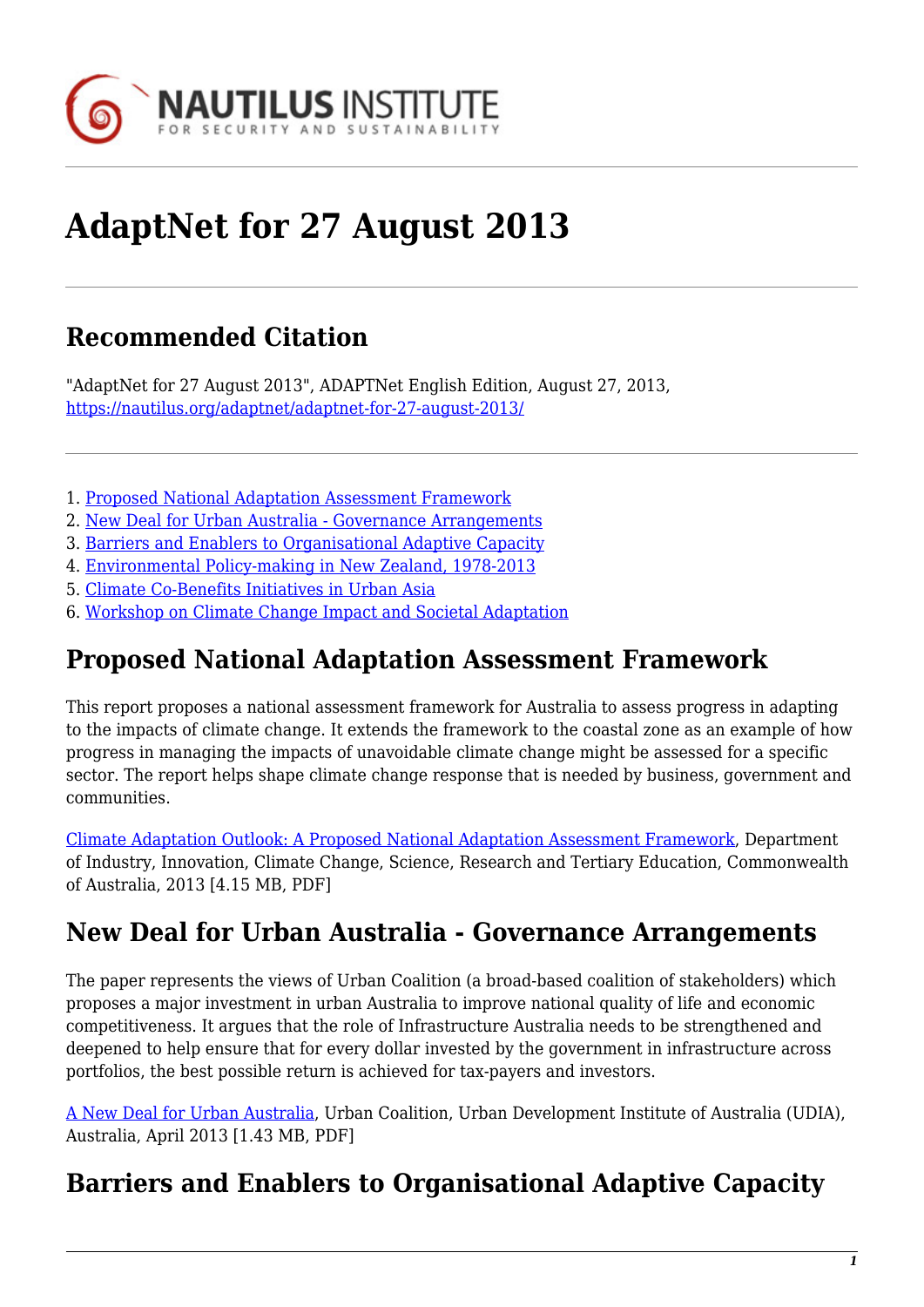The report improves confidence in the findings of 2010-11 research (UK's first Climate Change Risk Assessment - CCRA) and assists the effective delivery of climate adaptation information. It assesses what hinders, and what might help, the development of adaptive capacity of organisations in Britain - the extent to which they are able to make well-informed, long-term decisions that make them more resilient to the impacts of climate change.

[PREPARE - Barriers and Enablers to Organisational and Sectoral Adaptive Capacity – Qualitative](http://randd.defra.gov.uk/Document.aspx?Document=11256_PREPARECA0513Organisationaladaptivecapacity-Finalreport.pdf) [Study \(Part of the PREPARE Programme of Research on Preparedness, Adaptation and Risk\),](http://randd.defra.gov.uk/Document.aspx?Document=11256_PREPARECA0513Organisationaladaptivecapacity-Finalreport.pdf) David Ballard et al., Report for Department for Environment, Food and Rural Affairs, UK, June 2013 [1.28 MB, PDF]

# <span id="page-1-0"></span>**Environmental Policy-making in New Zealand, 1978-2013**

The article draws on the author's experience with the Environmental Defence Society (EDS) since 1978 which examines the ways in which key environmental policies have been made in the past, and reflects on the present state of play with respect to these policies. The issues covered are: government agencies; climate change; oceans; freshwater; and resource management law. The article aims to study if the past illuminates the present in any useful way.

[Environmental Policy-making in New Zealand, 1978-2013,](http://igps.victoria.ac.nz/publications/files/35b01ecc1df.pdf) Gary Taylor, Policy Quarterly, vol. 9, issue 3, pp. 18-27, August 2013

# <span id="page-1-1"></span>**Climate Co-Benefits Initiatives in Urban Asia**

The paper examines the main obstacles, opportunities and challenges to implementation of environmental co-benefit related policies in urban areas. It focuses primarily upon sub-national processes, particularly in cities in developing countries, but it also looks into the links of subnational processes to national and international processes. The paper offers a series of lessons for understanding projects and policies that generate co-benefits and the factors that influence them.

[Learning How to Align Climate, Environmental and Development Objectives in Cities: Lessons from](http://www.sciencedirect.com/science/article/pii/S0959652613005313) [the Implementation of Climate Co-Benefits Initiatives in Urban Asia,](http://www.sciencedirect.com/science/article/pii/S0959652613005313) Jose A. Puppim de Oliveira, Journal of Cleaner Production, In-press, Available Online 16 August 2013 [subscription required]

# <span id="page-1-2"></span>**Workshop on Climate Change Impact and Societal Adaptation**

This workshop (International Workshop on Climate Change Impact and Societal Adaptation) will take place at Central University of Rajasthan, India from November 06, 2013 to November 08, 2013. It aims to strengthen the understanding of climate change impacts and link scientific insights to planning and policy for promoting sustainability. Papers may be submitted by August 31, 2013.

[International Workshop on Climate Change Impact and Societal Adaptation,](http://www.apan-gan.net/sites/default/files/event/attach/CURAJ_SMHI_Workshop.pdf) Central University of Rajasthan, India, November 6-8, 2013 [545 KB, PDF]

For further information, please contact the editor, Saleem Janjua: daptnet@rmit.edu.au

#### [Subscribe & Unsubscribe](http://www.nautilus.org/mailing-lists/sign-up-for-mailing-lists)

[Professor Darryn McEvoy,](http://www.rmit.edu.au/staff/darrynmcevoy) Program Leader, RMIT University Climate Change Adaptation Programme